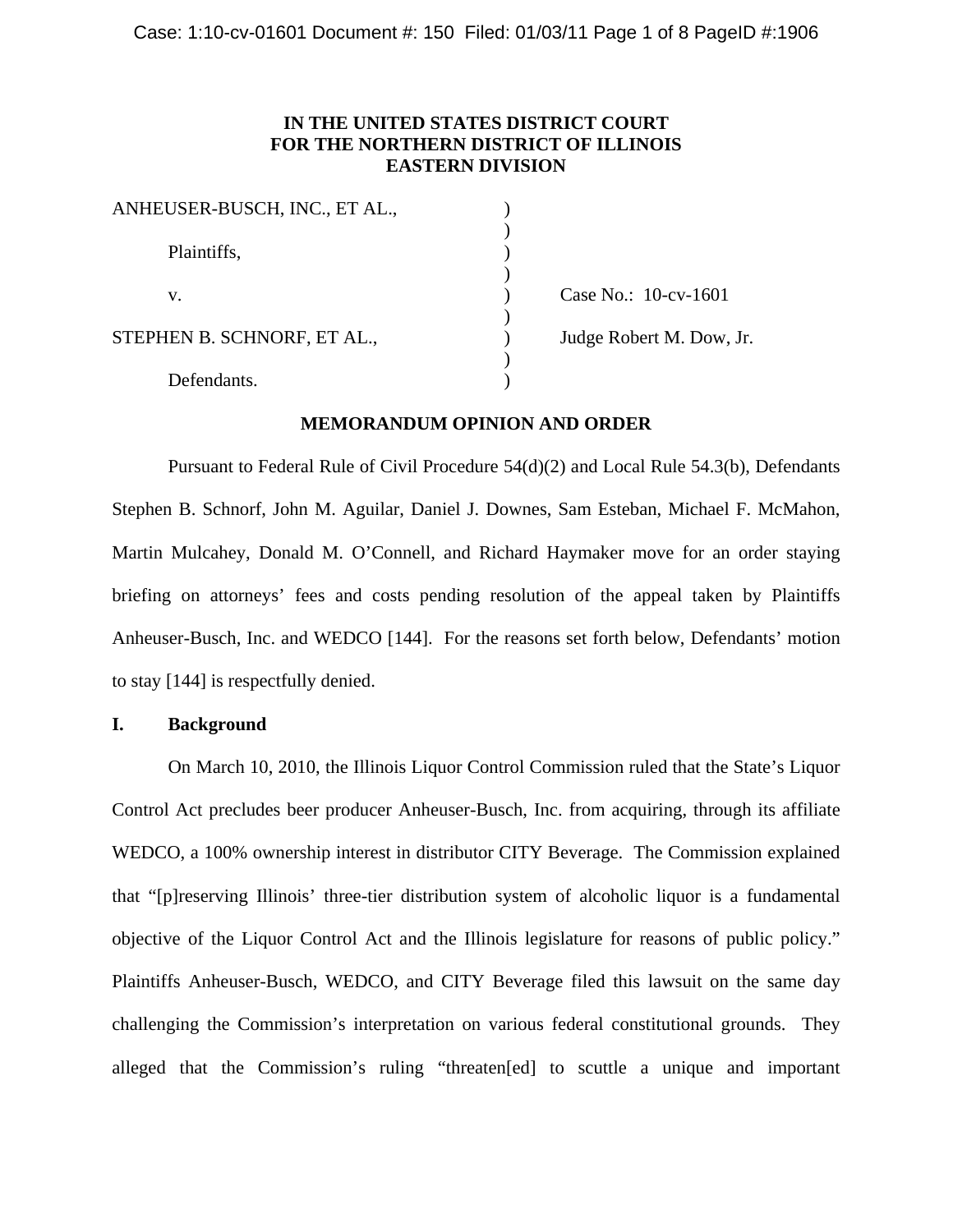#### Case: 1:10-cv-01601 Document #: 150 Filed: 01/03/11 Page 2 of 8 PageID #:1907

acquisition," denied them "the benefits of the transaction and its synergies," and prevented them from "compet[ing] on equal footing" with two small, in-state beer producers (Argus and Big Muddy) that exercised self-distribution rights. In addition to requesting a declaration that the Commission's interpretation was unconstitutional, Plaintiffs asked the Court to use its discretion in fashioning a remedy that would extend self-distribution rights to all beer producers regardless of their location, so that Anheuser-Busch could proceed with its acquisition of WEDCO.

On September 3, 2010, after six months of expedited proceedings following the filing of the complaint in this case, the Court granted Plaintiffs' motion for partial summary judgment, holding that Defendants' enforcement of the Illinois Liquor Control Act of 1934 (the "Liquor Control Act") violated the Commerce Clause of the United States Constitution insofar as it permits in-state, but not out-of-state, producers to self-distribute. However, the Court declined Plaintiffs' request to remedy the unconstitutionality of Illinois' system by extending the selfdistribution privilege to out-of-state brewers, concluding that Plaintiffs' proposed remedy would be more disruptive to the existing statutory and regulatory scheme than the alternative remedy of withdrawing the self-distribution privilege from in-state brewers. The Court stayed its order until March 31, 2011, to give the Illinois legislature time to amend the Liquor Control Act.

On October 29, 2010, after Plaintiffs dismissed their other remaining claims, the Court entered final judgment against Defendants and in favor of Plaintiffs. On November 3, 2010, AB Inc. and WEDCO filed a notice of appeal from this Court's September 3 opinion and October 29 final judgment on the sole issue of the proper remedy for Defendants' violation of the Commerce Clause. The Seventh Circuit originally set the following briefing schedule on Plaintiffs' appeal: Plaintiffs' opening brief was due December 13, 2010; Defendants' response was due January 12, 2011; and Plaintiffs' reply was due January 26, 2011. However, Plaintiffs filed an unopposed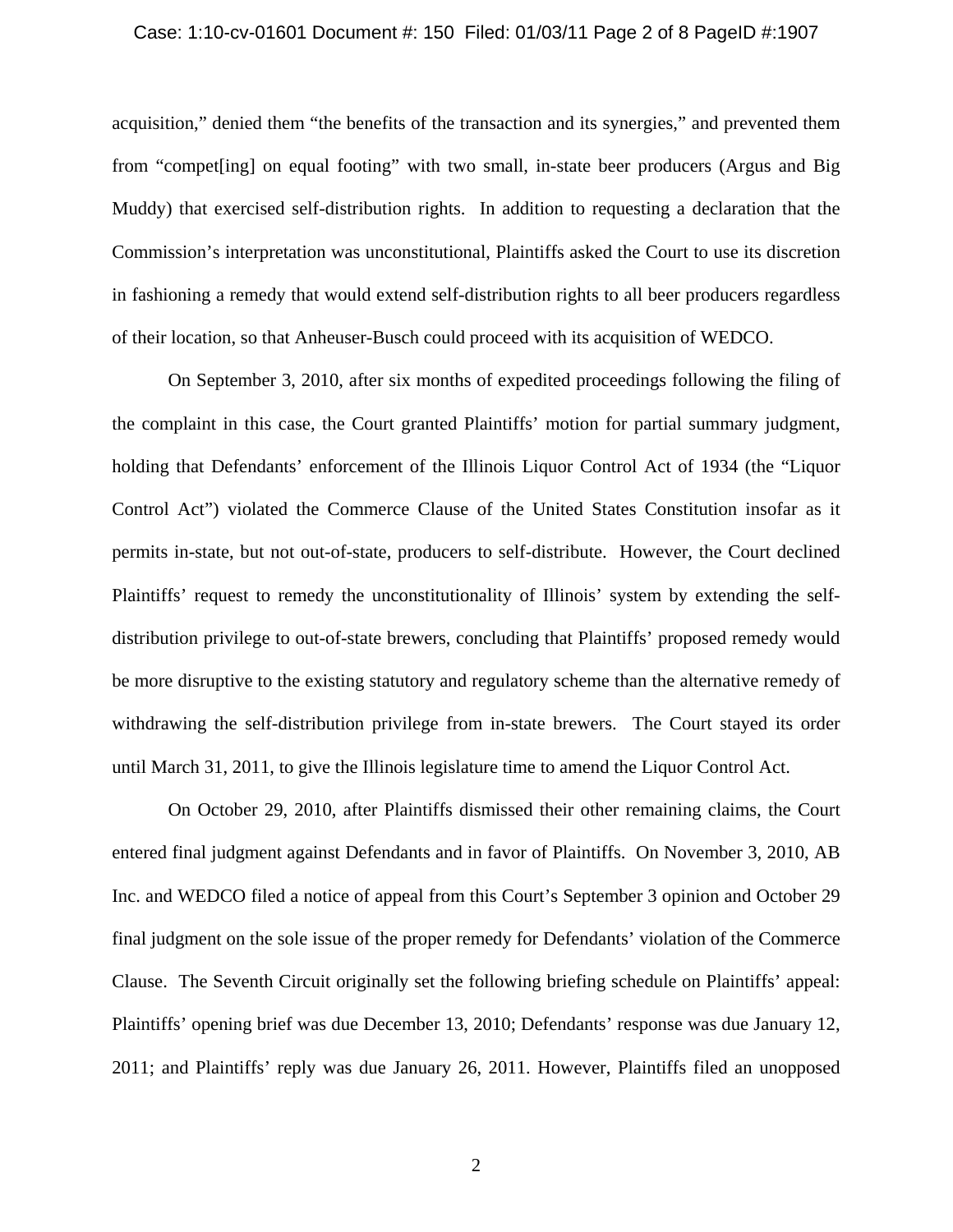#### Case: 1:10-cv-01601 Document #: 150 Filed: 01/03/11 Page 3 of 8 PageID #:1908

motion for an extension to file their opening brief, which the Seventh Circuit granted. The current schedule requires AB Inc. and WEDCO to file their opening brief by January 18, 2011, Defendants to file their response brief by February 17, 2011, and AB Inc. and WEDCO to file their reply by March 3, 2011. Because Defendants did not cross-appeal, the sole issue on appeal concerns this Court's determination that extension, rather than nullification, is the proper remedy for Defendants' constitutional violation.

Plaintiffs contend that in light of their success on the Commerce Clause claim, AB Inc. and WEDCO are entitled to their attorneys' fees incurred in prosecuting this action pursuant to 42 U.S.C. § 1988, which permits a court to award reasonable attorneys' fees to a prevailing civil rights plaintiff. On October 25, 2010, AB Inc. and WEDCO initiated the meet and confer process mandated by Local Rule 54.3 prior to filing a motion for attorneys' fees. AB Inc. and WEDCO indicate that they are prepared to file their request for fees as soon as the meet and confer process is concluded, and in no event later than January 28, 2011, the deadline under Local Rule 54.3 for the filing of their motion.<sup>1</sup>

## **II. Analysis**

 $\overline{a}$ 

Defendants request that the Court stay briefing on Plaintiffs' requests for attorneys' fees and costs until after Plaintiffs' appeal is resolved. Defendants contend that if fees and costs are briefed now, the parties will be forced to address—and the Court will be called upon to decide three separate but interrelated issues that may be moot if the Seventh Circuit reverses the Court's remedy on appeal: (i) whether Plaintiffs qualify for "prevailing party" status (see, e.g., *Cady v. City of Chicago*, 43 F.3d 326 (7th Cir. 1994); *Rhodes v. Stewart*, 488 U.S. 1 (1988); *Hewitt v.* 

<sup>1</sup> In addition, on November 29, 2010, AB Inc. and WEDCO filed a Bill of Costs in the amount of \$2,867.65. See [DE 142]. In their motion to stay briefing, Defendants indicate that they object to the bill of costs on the ground that Plaintiffs are not "prevailing parties" entitled to costs. *See* Fed. R. Civ. P.  $54(d)(1)$ .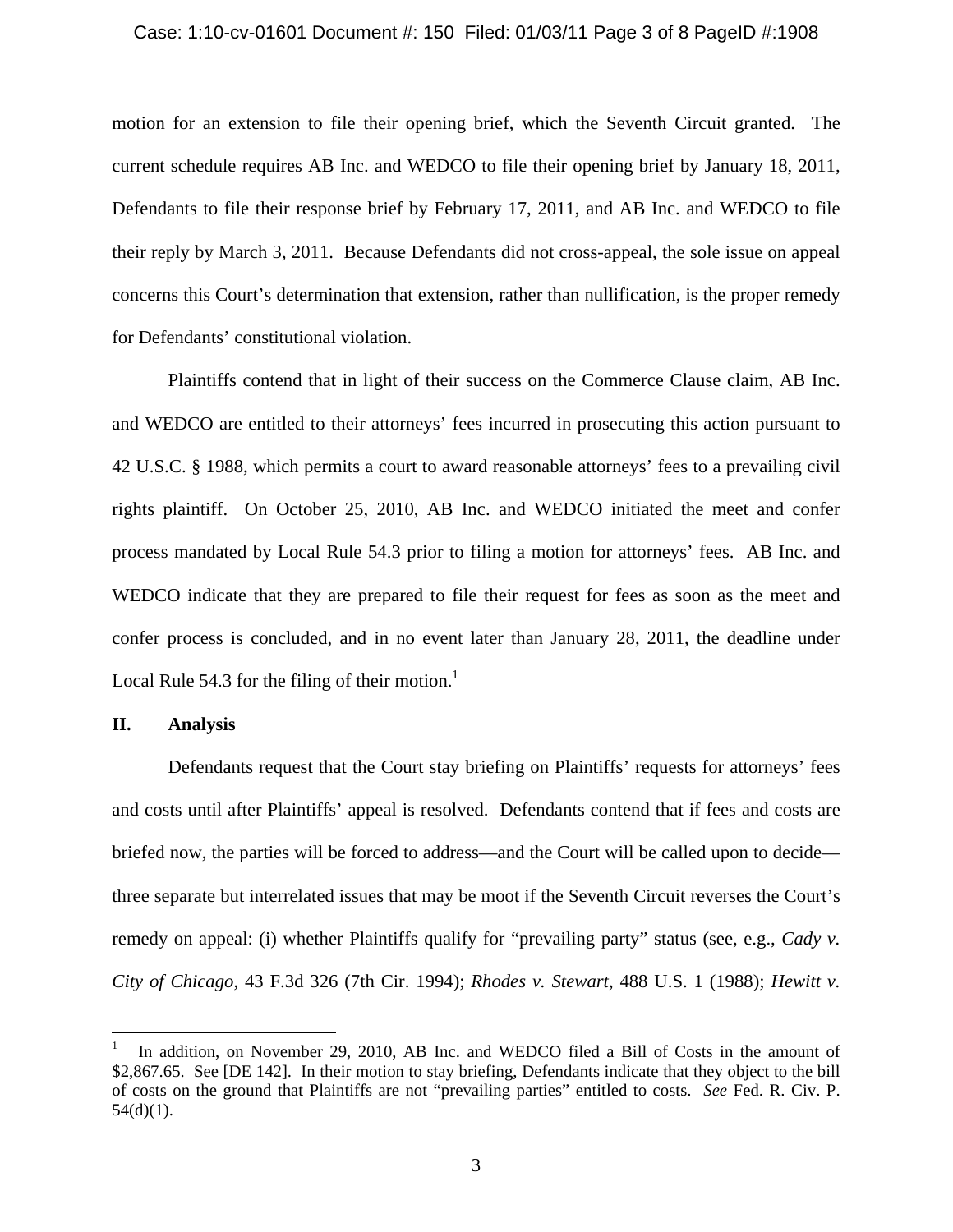#### Case: 1:10-cv-01601 Document #: 150 Filed: 01/03/11 Page 4 of 8 PageID #:1909

*Helms*, 482 U.S. 755 (1987)); (ii) whether Plaintiffs should be prohibited from recovering fees because they obtained, at best, a "de minimis" or "technical" victory (see, *e.g.*, *Maul v. Constan*, 23 F.3d 143 (7th Cir. 1994); *Cartwright v. Stamper*, 7 F.3d 106 (7th Cir. 1993); *Farrar v. Hobby*, 506 U.S. 103 (1992)); and (iii) whether any fee award should be reduced based on Plaintiffs' limited overall success in the litigation (see, *e.g.*, *Jay C. v. Bd. of Educ. of City of Chicago*, 2009 WL 3596175 (N.D. Ill. Oct. 30, 2009); *Catalan v. RBC Mortgage Co.*, 2009 WL 2986122 (N.D. Ill. Sept. 16, 2009); *Warlick v. Cross*, 1990 WL 172576 (N.D. Ill. Oct. 29, 1990)). In short, Defendants contend that because this Court did not enter the specific injunctive remedy requested by AB Inc. and WEDCO, Plaintiffs do not qualify as prevailing parties and have only achieved "de minimis" or "technical" victories or a "limited degree of success." Although Defendants remain "confident that the Court's ruling on the remedy will be upheld on appeal," they maintain that any chance of reversal—even if slight—warrants a stay here.

Even in cases where an appeal could affect or moot some questions at issue in the district court, the Seventh Circuit has expressed a clear preference for timely adjudication of attorneys' fee motions. In *Terket v. Lund*, 623 F.2d 29, 34 (7th Cir. 1980), the Seventh Circuit rejected the suggestion that attorneys' fees motions should await resolution of a pending appeal, holding that "district courts in this circuit should proceed with attorneys' fees motions, even after an appeal is filed, as expeditiously as possible." The Court fashioned a policy intended to avoid piecemeal appeals and "duplication of effort \* \* \* at the appellate level," noting that a party dissatisfied with the district court's fees ruling may consolidate their fees appeal with the pending merits appeal. *Id.* The Court also noted that prompt adjudication of attorneys' fees motions is preferable, while the district court is still familiar with "the merits of the parties' positions, the reasonableness of the attorneys' time sheets, the competence of the attorneys, etc." *Id.*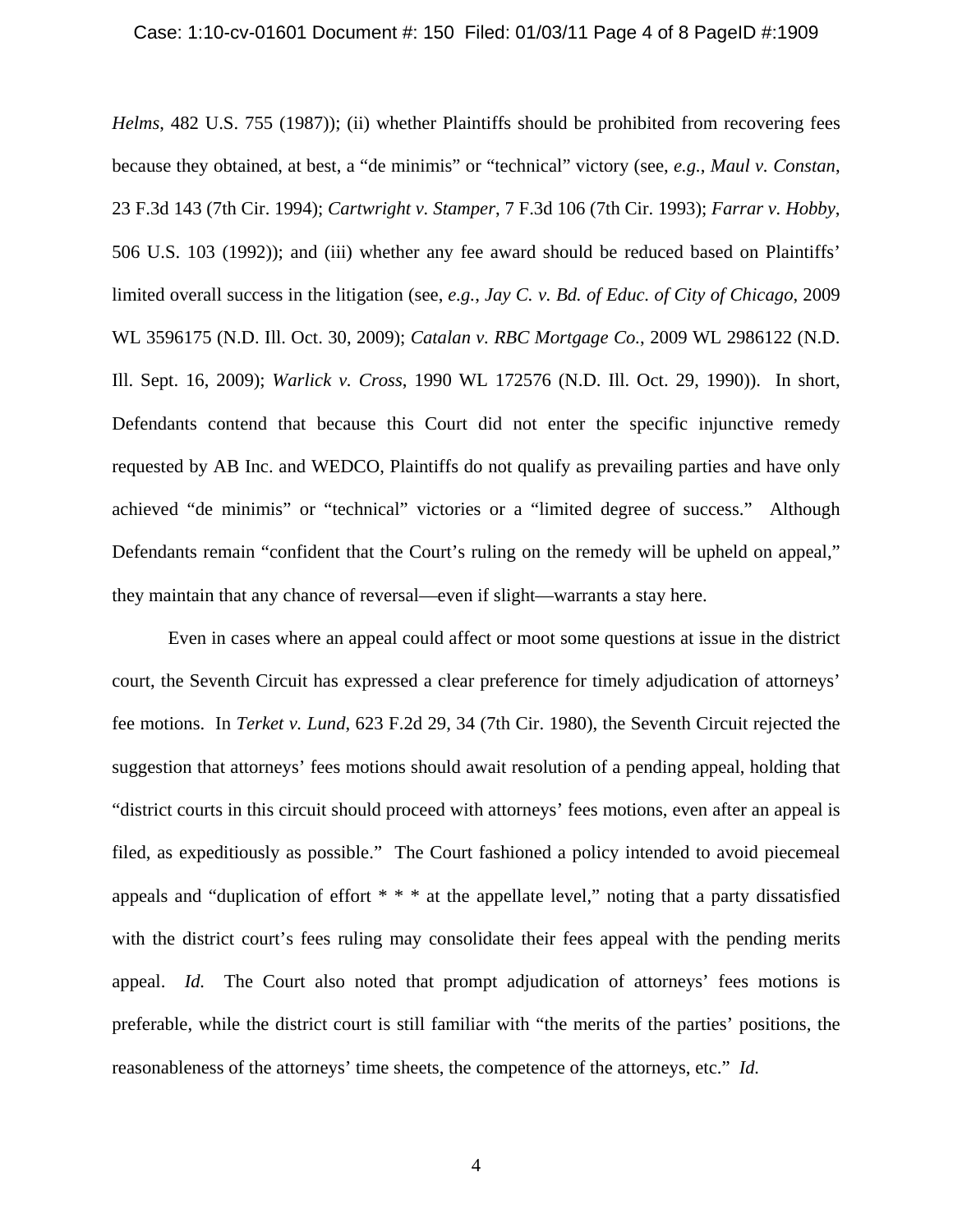#### Case: 1:10-cv-01601 Document #: 150 Filed: 01/03/11 Page 5 of 8 PageID #:1910

Courts within this circuit have extended this doctrine to bills of costs, holding that district courts should rule on bills of costs as "expeditiously as possible," even while appeals are pending, to avoid burdening the Seventh Circuit with piecemeal appeals. See *Collins v. Collins*, 2007 U.S. Dist. LEXIS 41981 at \*7 (N.D. Ill. Apr. 24, 2008) (holding that "an expeditious ruling on a bill of costs is favored to avoid piecemeal appeals"); *Barton v. Zimmer*, 2010 U.S. Dist. LEXIS 59936 at \*2-5 (N.D. Ind. June 16, 2010) (rejecting argument that ruling on bill of costs should be stayed because success on appeal might moot some of the issues to be decided on the bill of costs).

In the present case, Plaintiffs clearly won on the Commerce Clause claim and no appeal was taken. However, Defendants have raised several plausible bases for challenging Plaintiffs' fee request—especially if the fee request is, as Defendants' characterize it, "staggering." As Defendants note, the constitutional claim was resolved on summary judgment without discovery and turned on a straightforward application of *Granholm* and its progeny to the Commission's construction of state law—indeed, Plaintiffs themselves characterized the case as "straightforward" and "clear cut," noting that it turned on a "a single, well-defined question of law" calling for a "simple" application of a single case (*Granholm*). See DE 18 at 2, 4; DE 53 at 18. Furthermore, any litigation over the fee petition will involve an application of equally straightforward legal principles. Fee petitions in § 1983 actions are commonplace. The parties and the Court are familiar with the key cases; indeed, many of them are cited in Defendants' motion. Based on the briefing on the motion, the battle lines already appear to be reasonably well defined: Plaintiffs contend that they are entitled to all of their reasonable fees because they won a complete victory on the constitutional claim; Defendants counter that Plaintiffs are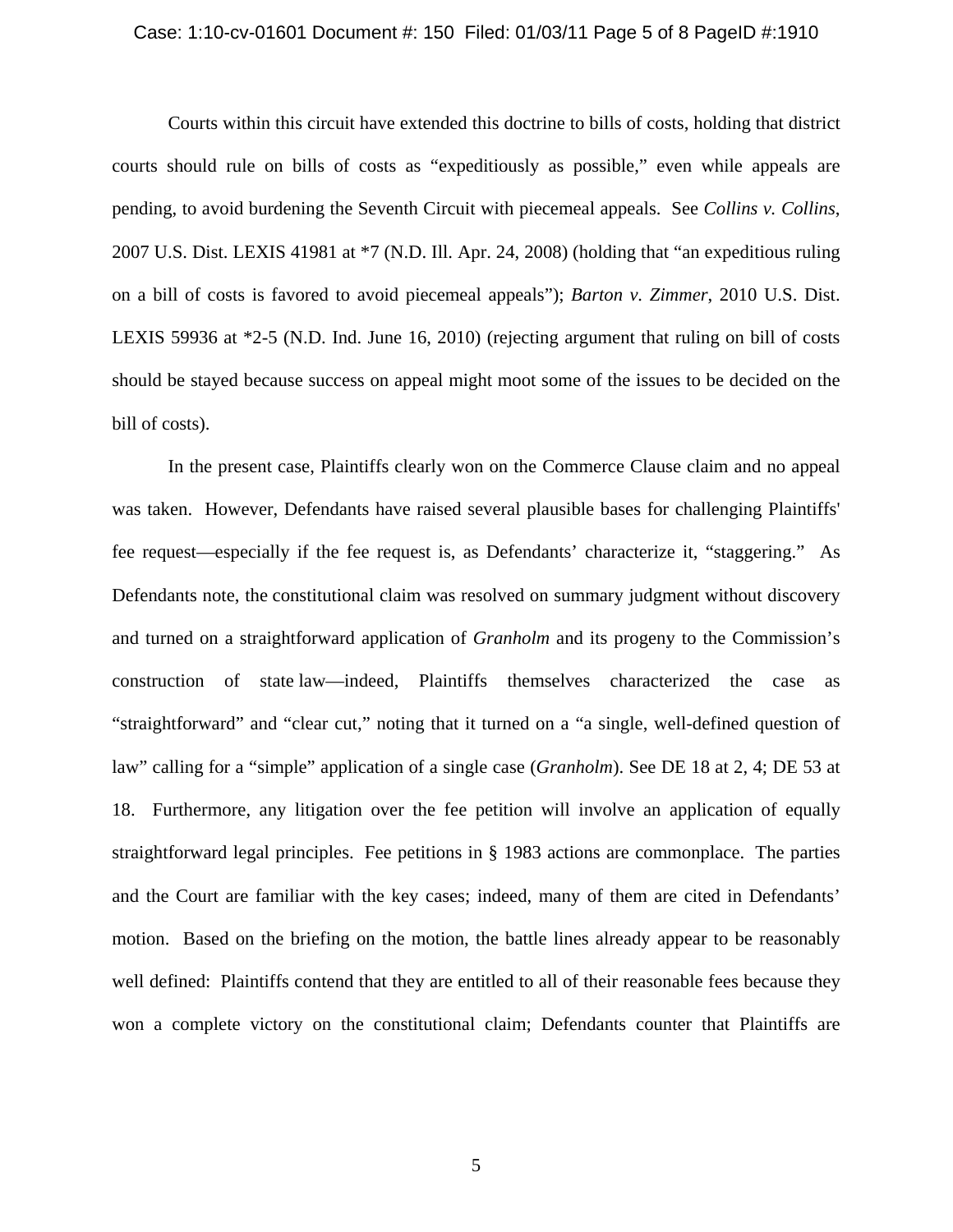#### Case: 1:10-cv-01601 Document #: 150 Filed: 01/03/11 Page 6 of 8 PageID #:1911

entitled to little or no attorneys' fees because they achieved, at best, a modest victory that fell well short of their aim in bringing the litigation.

While the Court appreciates that giving shape to those battle lines may take time—and may even necessitate extending the already generous time allotted under the Local Rules—this case presents far simpler fee issues than often arise in (for example) complex patent cases, some of which require several years and more than a thousand docket entries to bring to a close. In short, any argument that the complexity of the fee issues warrants a stay pending appeal is not persuasive.

Another possible reason to give strong consideration to a stay pending appeal may arise if the case presented an extremely close question—one that could have gone either way in the district court and might be viewed as a "toss-up" on appeal. Here, the sole issue on appeal pertains to the remedy that the Court ordered after finding the constitutional violation. In the briefing and at oral argument, the parties agreed that the Court's decision as to the appropriate remedy was discretionary. Thus, the Court presumes that in order to prevail on appeal, Plaintiffs will need to show that the Court abused that discretion. The Court is reluctant to attempt any kind of detailed defense of its ruling; it is for the court of appeals to determine and apply the standard of review that it deems appropriate. For present purposes, the Court notes only that its decision to nullify rather than extend the discrimination inherent in the Commission's construction of state law tracked both the governing principles and the actual dispositions of the only closely analogous cases cited by the parties. See, *e.g, Action Wholesale Liquors v. Oklahoma Alcoholic Beverage Laws Enforcement Com'n*, 463 F. Supp. 2d 1294, 1307 (W.D. Okla. 2006) (granting summary judgment on plaintiffs' Commerce Clause claim, opining that "it would be much less disruptive to Oklahoma's long-standing regulatory scheme to remove the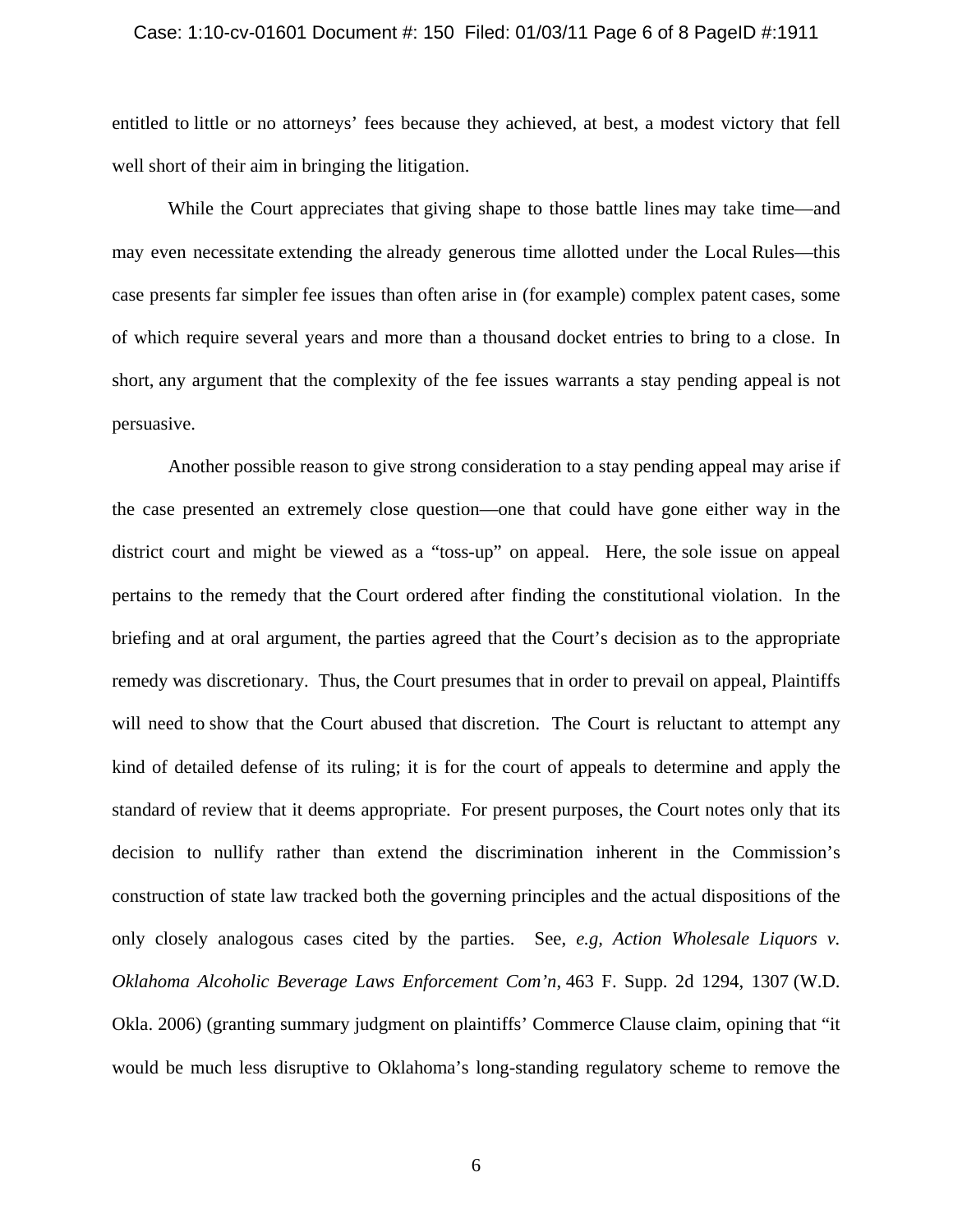#### Case: 1:10-cv-01601 Document #: 150 Filed: 01/03/11 Page 7 of 8 PageID #:1912

exception to the three-tier system which is now unconstitutionally extended to in-state wineries, than it would be to extend the exception to all wineries," but staying entry of judgment in accordance with those rulings on the ground that "a legislative remedy is devoutly to be desired, if that can be accomplished within a reasonable time"); *Costco Wholesale Corp. v. Hoen,* 407 F. Supp. 2d 1247, 1256 (W.D. Wash. 2005) (determining that withdrawing self-distribution privileges from in-state wineries would result in "minimum damage" to Washington's three-tier system but staying the order to give the legislature time to amend the statute).

Defendants have not demonstrated that there is anything unusual about the instant case that justifies deviating from the Seventh Circuit's preference for a district court to adjudicate an attorneys' fees motion while an appeal is pending "as expeditiously as possible." Defendants argue that a stay is warranted because it would eliminate the risk that this Court would decide "prevailing-party-type issues later rendered moot by plaintiffs' appeal," allow the Court to decide attorneys' fees issues at one time for district court proceedings and appellate proceedings, and limit fees for work done in litigating attorneys' fees. However, this speculation about possible efficiencies that could be achieved by awaiting the outcome of the pending appeal is not sufficient to warrant a stay under the present circumstances. The Seventh Circuit has effectively held that avoidance of piecemeal appeals in the appellate court trumps the kinds of concerns that defendants raise. *Terket*, 623 F.2d at 34 (rejecting policy of staying attorneys' fees motions until appeal is decided because such a rule "is more likely to cause delay and wasted effort than prevent it"). The bottom line therefore is that neither the complexity of the case (in general or on the fee issue) nor the likelihood of success on appeal counsels in favor of staying the briefing on Plaintiffs' fee petition. Against that less than compelling showing by Defendants, the Court must take as a baseline the Seventh Circuit's expressed preference for prompt litigation of fee